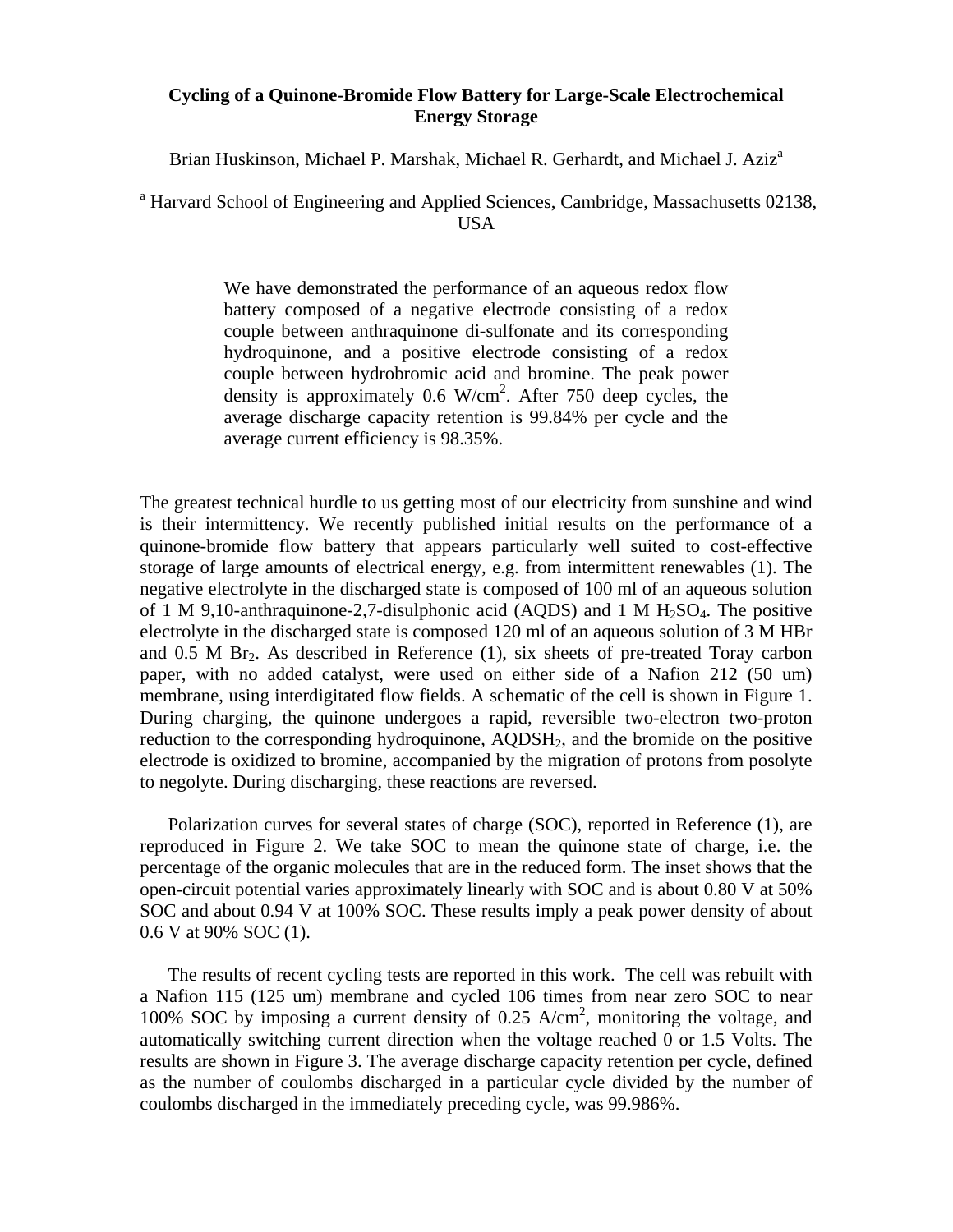

Figure 1. Cell schematic. The arrows indicate processes occurring in discharge or galvanic mode; for charge or electrolytic mode the arrows are reversed.



Figure 2. Cell voltage vs. current density with quinone state of charge as a parameter. Inset: open-circuit voltage vs. quinone state of charge.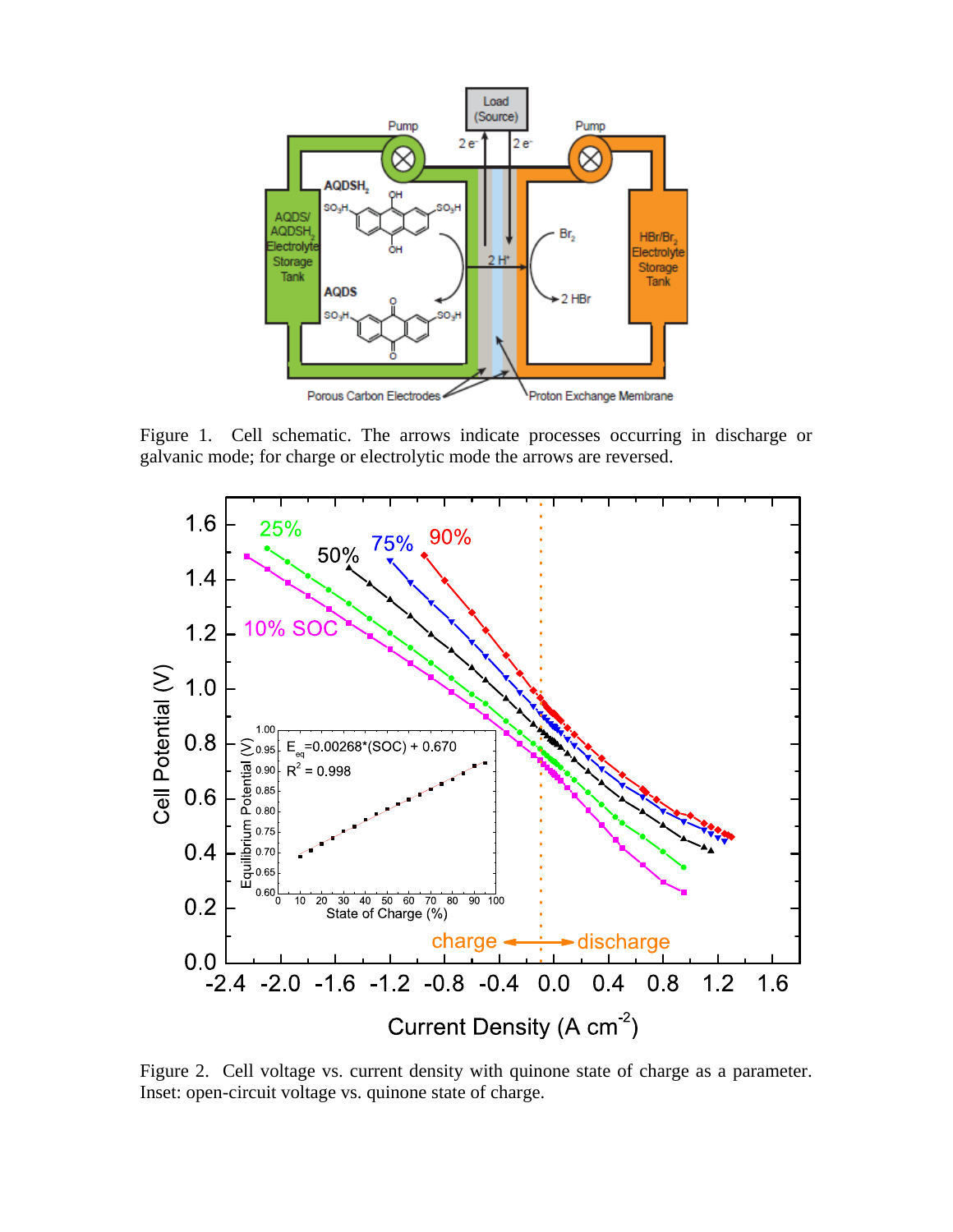

Figure 3. Results of 106 cycles of the AQDS-bromide flow battery at  $\pm 0.25$  A/cm<sup>2</sup> (a). In (b) is shown a zoomed-in subset of these cycles to highlight their shape. The average capacity retention per cycle was 99.986%.